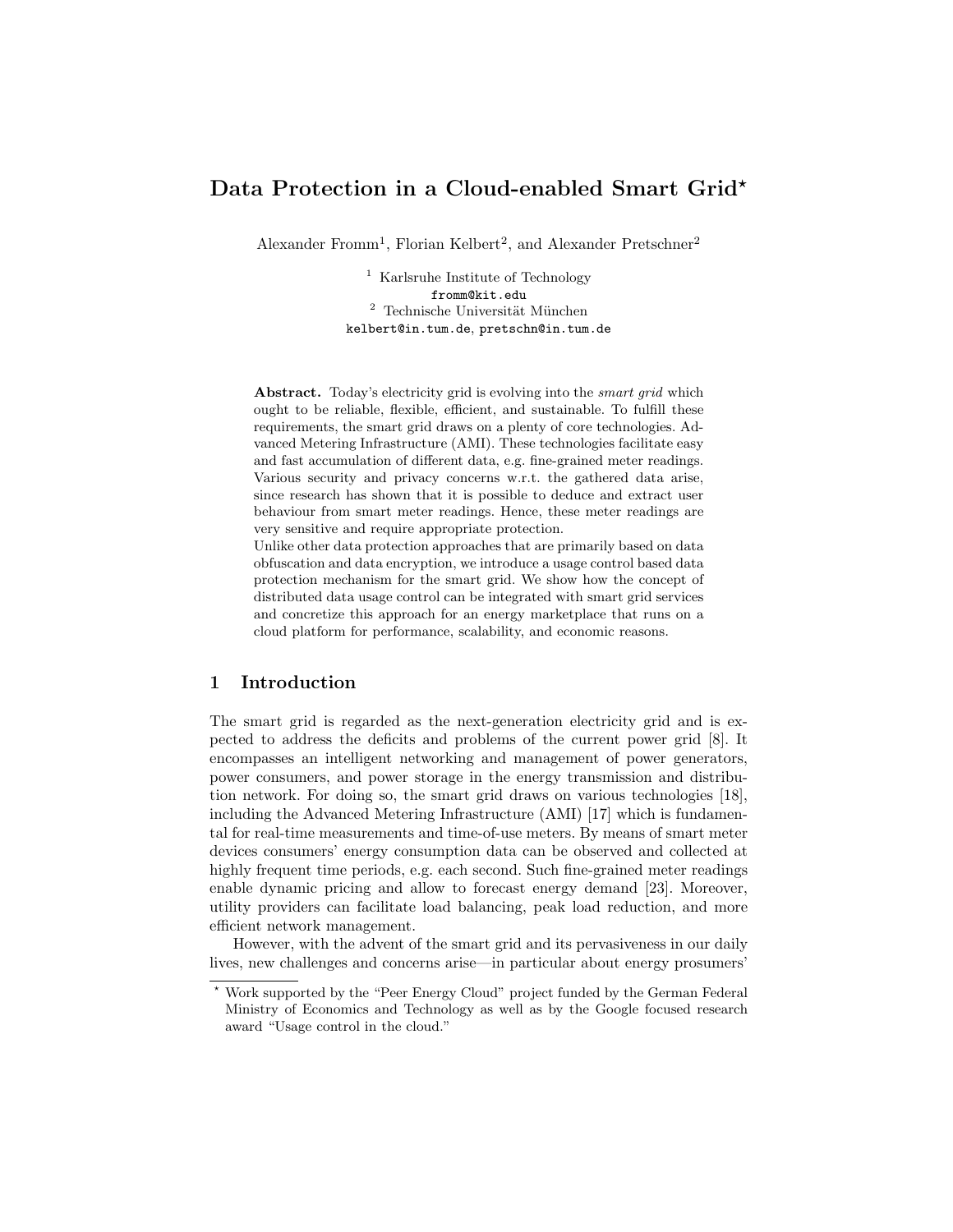privacy [5, 6], a prosumer being an energy producer and consumer at the same time. Research has shown that it is possible to deduce and infer private and intimate details of prosumers' daily lives from fine-grained meter readings [16]: data mining technologies allow for the extraction of residents' lifestyles including breakfast, lunch, and dinner activities or wake, presence, absence, and sleep cycles. According to [4], there will be the temptation to sell such information, e.g. energy usage or appliance data, either in identifiable customer level, anonymized, or in aggregated form to third parties, e.g.marketers seeking commercial gain. Thus, protecting prosumers' smart meter readings is a particular challenge in the smart grid, especially once meter readings are released to third parties.

To tackle this problem, we introduce usage control concepts [19, 20] to the smart grid domain. In contrast to other data protection mechanisms, like access control that monitors and controls who can access and interact with sensitive data, usage control is concerned with how data may or may not be used once (initial) access to it has been granted. Data usage requirements, like "do not distribute my meter readings" are specified in usage control policies<sup>3</sup> and are enforced by the usage control infrastructure.

In this paper we integrate usage control for technical reasons (we explain them later) into the cloud  $PaaS<sup>4</sup>$  model in order to provide a secure platform for operating arbitrary smart grid services. The PaaS level also specifies the system boundaries for our usage control mechanisms. We refer to a smart grid energy marketplace as one specific smart grid service example. Such an energy marketplace will be an essential component of the future smart grid, since its very idea is to facilitate the trading of energy [2,3]. This is because governments currently reduce their subventions for renewable energy (in Germany there exist plans to abolish renewable energy funding [27]), which as a side effect releases utility providers from the burden of having to buy prosumers' excess energy. Hence, prosumers must either consume the energy themselves or sell it to other consumers, thus laying the grounds for an open energy marketplace.

For a marketplace provider, or more generally speaking for arbitrary smart grid service providers, it is uncertain whether their services will be accepted and used by prosumers. Hence, there is a considerable risk to lose significant portions of initial capital investments. To mitigate this risk, it is beneficial to run these services on a cloud computing infrastructure and exploit the opportunity to adapt computation and storage resources on demand (scalability) when the prosumers' service usage increases or decreases. This way, service providers can minimize their investments and pay for consumed resources only. Moreover, service providers can leverage the broadband network access and the implicit data back up and replication mechanisms. Such functionalities are very useful because an AMI system with 2 million consumers and a data rate of 1KB per minute and per smart meter produces 3TB of data per day [25].

<sup>&</sup>lt;sup>3</sup> Usage control policies could also comprise cloud privacy requirements required by governmental regulations.

<sup>&</sup>lt;sup>4</sup> Platform as a Service (PaaS) [15] is a cloud computing service model which provides a software platform for development and deployment of cloud applications (services).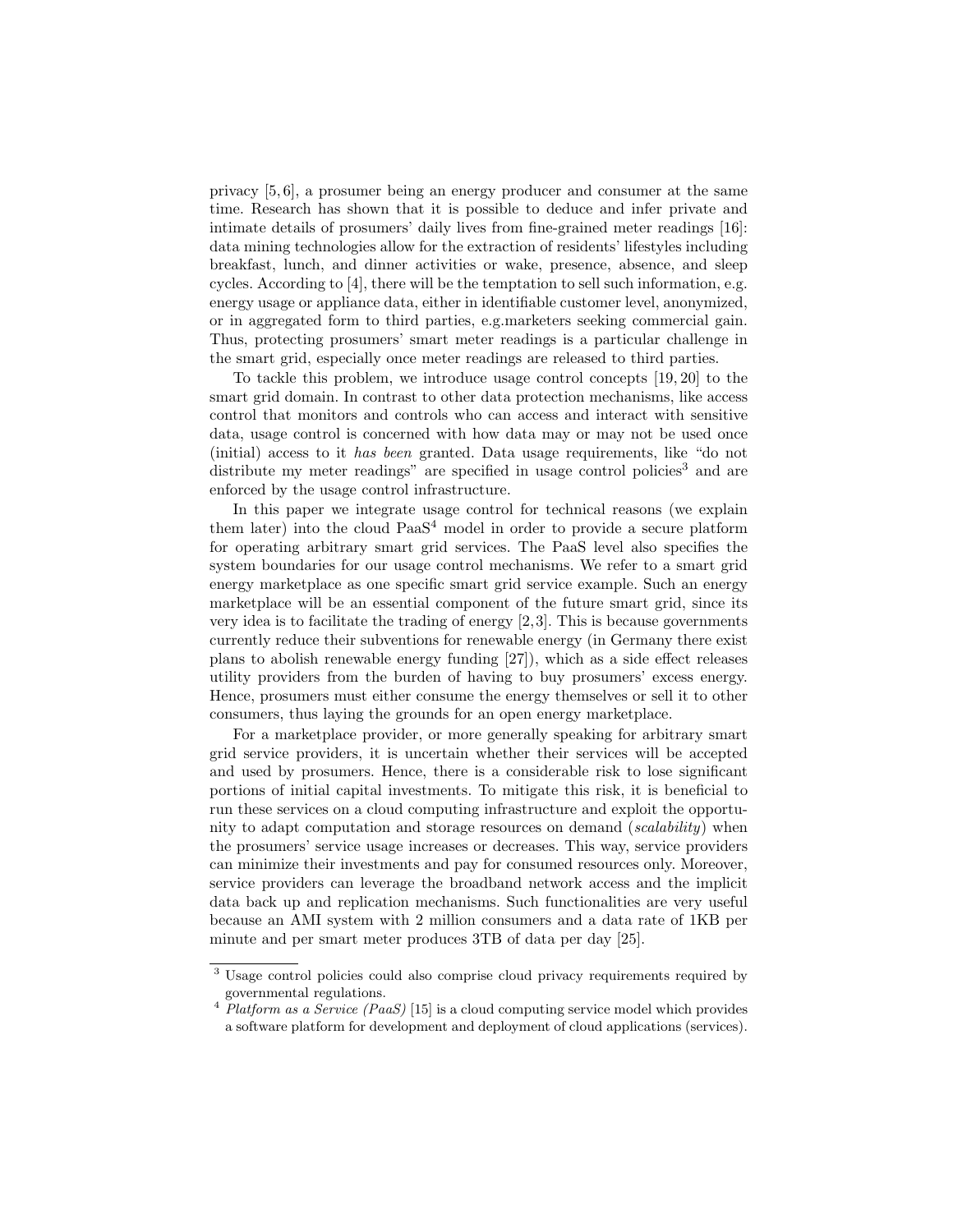Example attack scenario. Assume that Alice has registered her smart meter device with a smart grid marketplace, which runs as a smart grid service on a cloud PaaS, in order to buy and sell energy. Therefore, she serves the marketplace with her smart meter readings. After a while she starts to receive unwanted, personalized advertisement mails. Based on this scenario, at least two attacker models are conceivable: a malicious marketplace employee, e.g. an administrator, and a malicious marketplace provider. In the former case a malicious marketplace administrator would copy (e.g. by sending smart meter readings to a remote server) and sell smart meter readings to the advertising industry. In the latter case, the marketplace service is malicious from the outset and collects the meter values not only for trading purposes but also for the generation of user behaviour profiles which are then sold to the advertising industry.

Problem. In this paper we tackle the problem of protecting sensitive smart meter readings in the smart grid and focus on security and privacy aspects once meter readings are released to untrusted smart grid services. More generally, we tackle the problem how to protect sensitive data once those are transmitted to untrusted (cloud) smart grid services.

Solution. We introduce a data protection mechanism, namely usage control, for smart grid services and integrate our usage control concept in a cloud PaaS infrastructure. Our solution allows to release prosumers' smart meter readings without loss of control over their further usage.

Contribution. We are not aware of any concepts or systems in the smart grid domain that protect meter readings on the basis of specified policies even after they have been released. We contribute our data protection solution for cloudenabled smart grid services.

**Organization.** We organize our work as follows:  $\S2$  illustrates the setting with the scenario where our usage control mechanisms are deployed. §3 describes the main architecture and design of our cloud-enabled solution. §4 analyzes our solution w.r.t. weaknesses and limitations. §5 describes related work on data protection in the smart grid and section §6 summarizes our results and gives a perspective on future work.

# 2 Setting

The smart grid addresses one major challenge that is accompanied with distributed and renewable energy generation: time of energy generation can hardly be influenced and will most of the time not meet energy demand. Since centralized capacities for saving energy (e.g. pumped-storage hydroelectricity) are limited, one idea is to align energy demand with energy generation. To this end, web-based energy marketplaces are being developed [2, 3], aiming at a pricedriven balance of energy supply and demand. Such marketplaces bring together producers and consumers of energy, allow for negotiation of flexible energy contracts, with the goal to decentralize the problem of energy over- and underproduction. In order to automatize trading and real-time pricing, prosumers must provide their preferences and smart meter readings to the marketplace. For in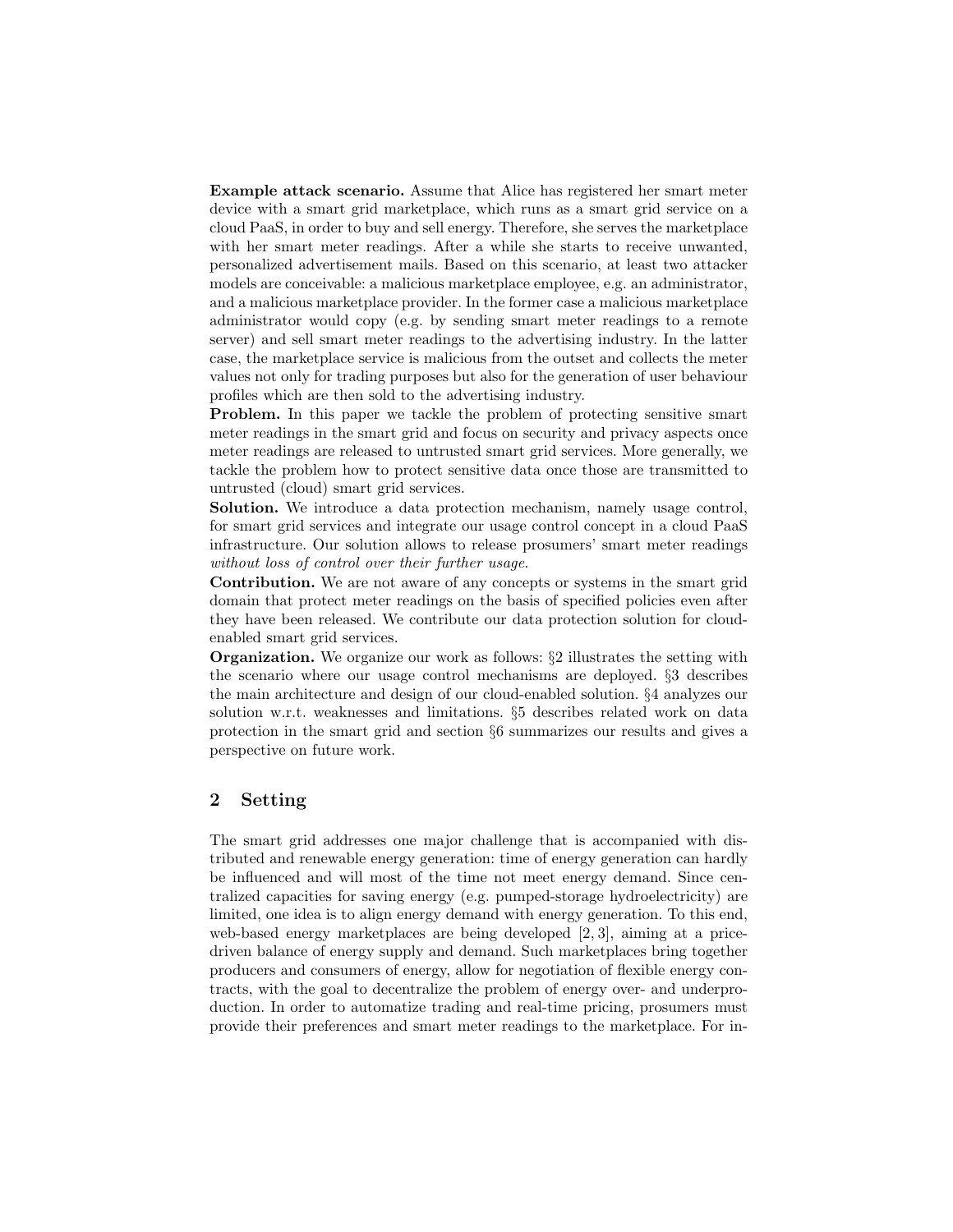stance, in Fig. 1 such meter readings originate from a smart meter that collects the consumed and produced values via a Home Area Network (HAN) from the local energy consuming (stove, fridge), producing (solar panel), and storing (electric car) appliances. The collected meter readings are transmitted periodically (e.g. each second) to the marketplace where these data are continuously analyzed and aggregated to supply and demand packages. Based on these packages, marketplace participants have buy and sell options in accordance with their energy demand, i.e. they can specify when, how much, and at what price they want to buy or sell energy. Furthermore, the marketplace functionality can be extended by external services (cf. service S2 in Fig. 1), e.g. agents for automatic energy trading on users' behalf.



Fig. 1. Setting at a glance.

Considering such a marketplace concept and the fact that a utility provider has potentially millions of smart meters<sup>5</sup>, it is no surprise that such a marketplace puts high requirements on the underlying infrastructure—in particular in terms of broadband network access, performance, scalability, and flexibility. In order to meet these requirements, it is reasonable to deploy the marketplace on a cloud platform (cf. Peer Energy Cloud project [2]), which provides the needed capacities for arbitrary services on demand.

On the one hand the use of cloud computing brings along several benefits like on-demand self-service, resource pooling, elasticity, and measured services (i.e. use of a cloud service on pay-per-use or charge-per-use basis) [9,15]. On the other hand cloud computing raises security and privacy issues w.r.t. protecting the smart meter data from unauthorized usage: once sensitive data leave the user-controlled smart meter device, controlling its further usage is not possible. For instance, this happens when the smart meter transmits meter readings to the marketplace (cf. Fig. 1). At this point the marketplace provider has full access to the received meter data and is able to e.g. create user behaviour profiles [16]. To tackle this problem, we present a solution based on data usage control that we deploy at the cloud PaaS service model. In the next section, we describe in detail our usage control infrastructure, its components, and its integration into the PaaS service layer.

 $5$  The Los Angeles Department of Water and Power has 2.1 million consumer accounts that correspond to approximately 2.1 million smart meters [25].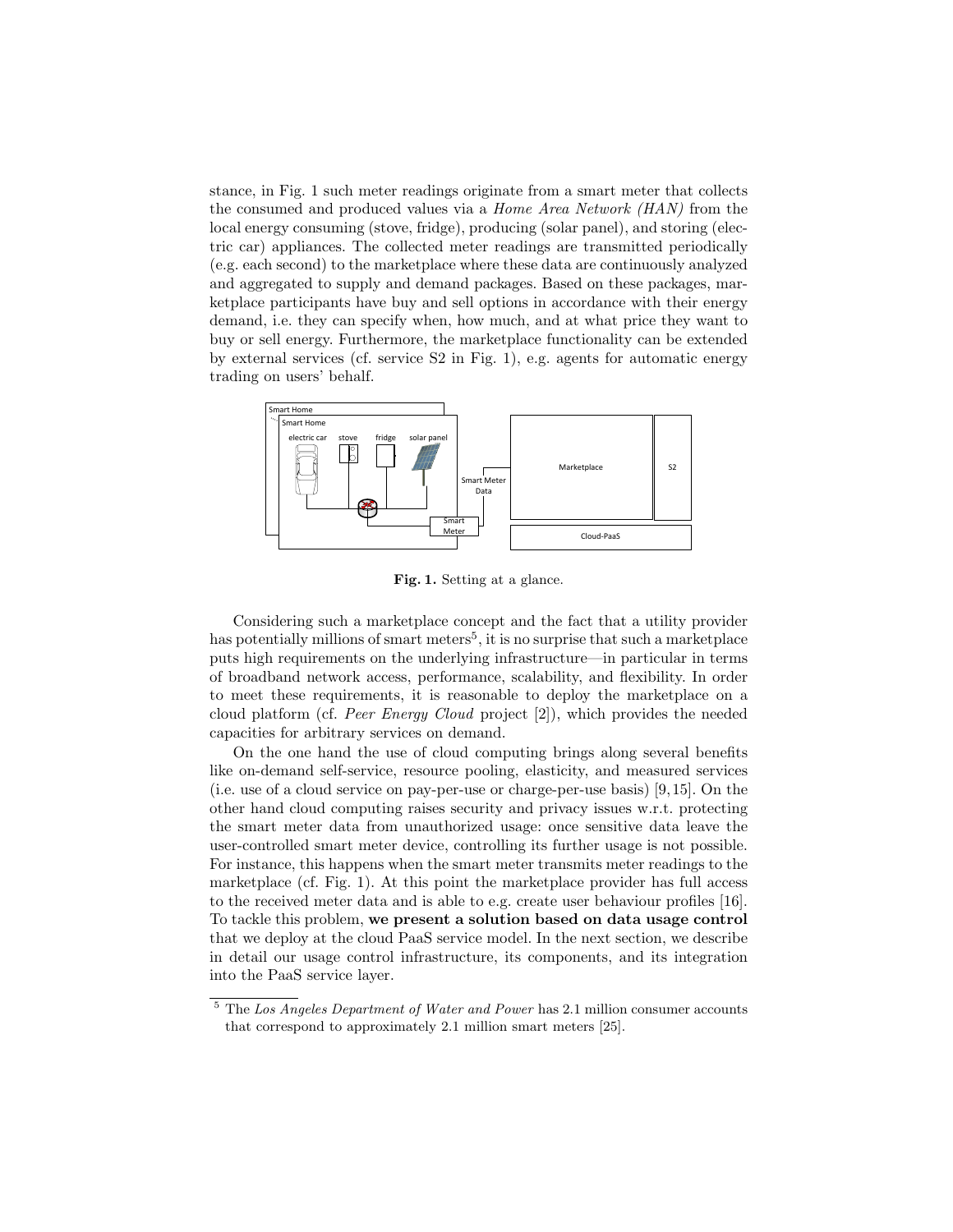# 3 Usage Control for the Smart Grid

In a computing system, data usually exists in different representations at different abstraction layers [22]: smart meter readings can be represented as a file (file system), as a database record (database), or as a Java object (Java Virtual Machine). In order to enforce usage control policies and to track the flow of data across different abstraction layers, it is necessary to integrate usage control components and mechanisms at each of these layers. For doing so, our usage control architecture<sup>6</sup> (cf. Fig. 2) consists of a *Policy Enforcement Point (PEP)*, a Policy Decision Point (PDP), a Policy Information Point (PIP), and a Policy Management Point (PMP)<sup>7</sup>.

In the following section, we give a conceptual view on our usage control architecture and describe an integration of their components at one abstraction layer, namely at the Java layer.



Fig. 2. Usage control architecture and components.

#### 3.1 Architecture

The PEP is the monitoring and enforcement entity and is closely tied to one abstraction layer. Therefore, the PEP is able to observe, intercept, and forward usage control relevant events to the PDP (cf.  $ii + vi$ , Fig. 2) which then takes decisions (allow, delay, forbid, or modify an event [21]) on the basis of usage control policies provided by the PMP (cf.  $iii$ , Fig. 2) as well as the data flow state provided by the PIP (cf. iv  $+ v$ , Fig. 2). The PEP enforces the decision and signals the intercepted events for data tracking purposes to the PIP (cf.  $vi$ , Fig. 2). As the PIP tracks the data flow across different abstraction layers, it knows at a specific moment in time which data is in which representation at which abstraction layer [22]. If a relevant data flow event occurs on any abstraction layer, the PIP receives this information from the corresponding PEP (cf.  $vi$ , Fig.

 $6$  In contrast to other approaches like *Digital Rights Management*, usage control is not tailored for one specific purpose, but is open for any field of application, including privacy protection [19].

 $^7$  Demos are available online at https://www22.cs.tum.edu/index.php?id=64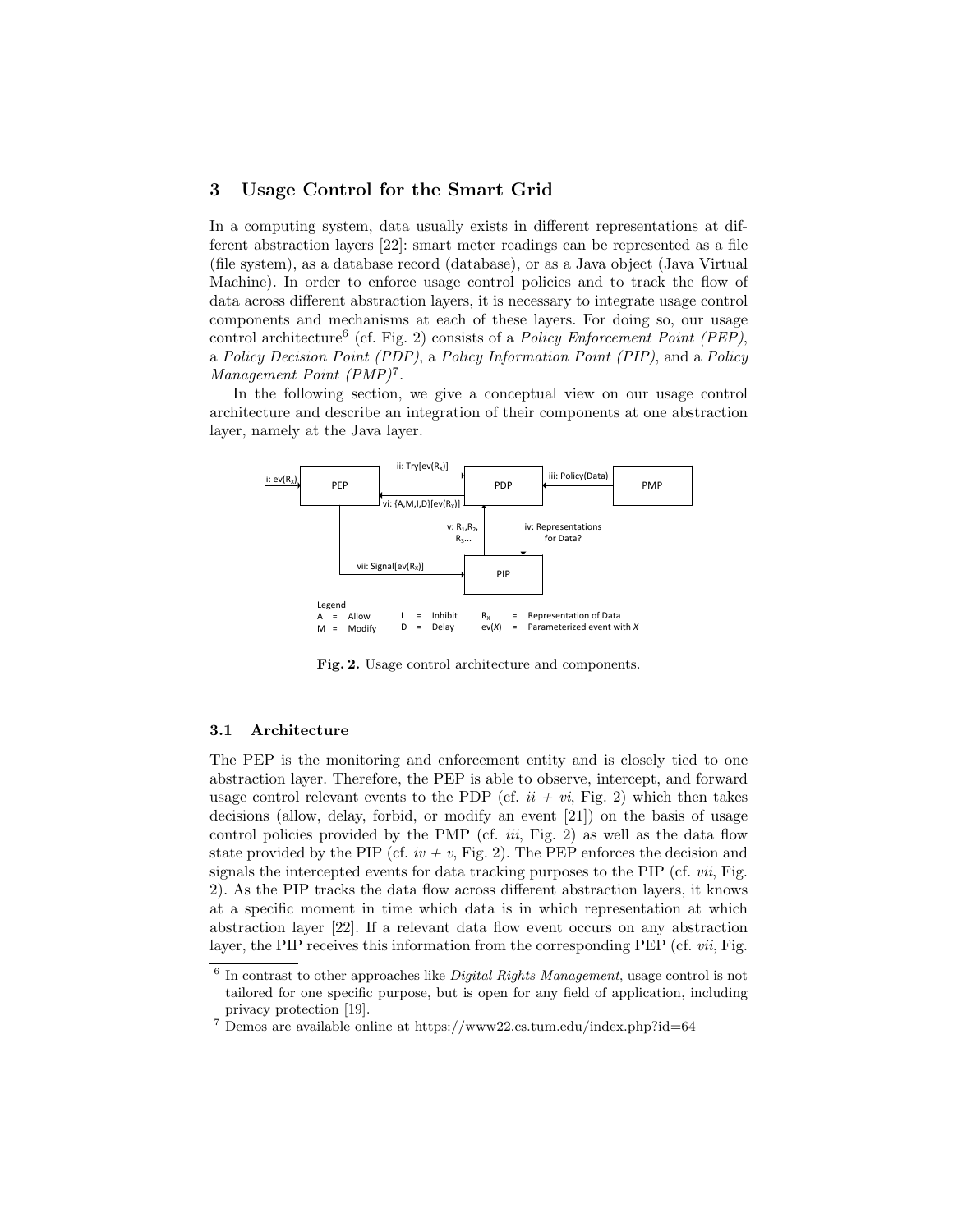2) and updates the data flow state of the system. The PMP stores, translates, instantiates, and delivers policies on demand.

#### 3.2 Integration

We integrate the usage control components (cf. §3.1) at one specific abstraction layer that is used for smart grid services running on a cloud PaaS platform. First, we outline the reasons for choosing the cloud PaaS service model.

The cloud computing paradigm provides different levels of abstraction for service deployment: Infrastructure as a Service (IaaS), Platform as a Service (PaaS), and Software as a Service (SaaS) [15]. Depending on the deployed service model, the integration of usage control comes with various pros and cons. For instance, the integration at the IaaS level would make circumventing our usage control infrastructure more difficult than at the SaaS level. However, the IaaS level provides less context information about overlying services, hence making it more difficult to know the semantics of system events. In turn, integrating usage control at the SaaS level comes with the problem that each SaaS service must implement usage control mechanisms itself. In practice, it is unfeasible to ensure that each service implements these mechanisms correctly, since large amounts of such services could be provided by different service providers. To mitigate these obstacles, our solution provides usage control mechanisms at the PaaS level (cf. Fig. 1), assuming that the PaaS provider is trustworthy<sup>8</sup> and does not attack the usage control infrastructure. This way, events originating from software services running on the PaaS level can be intercepted and evaluated without interference with the underlying infrastructure.

For proof-of-concept, we provide a usage control augmented Java runtime environment on the PaaS level for operating arbitrary java-based smart grid services<sup>9</sup>, e.g. an energy marketplace as described in §2. We implement the PEP as a Java programming language agent (using java.lang.instrument package) into the Java Virtual Machine (JVM). By using the Byte Code Engineering Library, the PEP fetches, (re)transforms, and instruments the Java bytecode in order to extract and transfer context information from the running smart grid service to the PDP and PIP (cf. §3.1). More precisely, the PEP instruments every load, store, put, get, and invoke bytecode instruction with method invocations that reveal the occurrence of local variable assignments, access to class attributes, and method invocations within a java-based smart grid service. Moreover, the PEP allows, modifies, or inhibits the execution of Java (system-)class methods depending on the PDP's policy evaluation result. This way, our PEP is able to enforce usage control policies within smart grid services and to reveal context information for (explicit) data flow tracking purposes to the PIP. In the following, we describe how our PEP component instruments Java bytecode.

<sup>8</sup> How trustworthiness can technically be achieved is discussed in [13].

<sup>&</sup>lt;sup>9</sup> A plenty of frameworks and tools exist that facilitate the application development in Java. Therefore, we assume that Java is the first choice for the development of smart grid services, especially for a smart grid energy marketplace [2].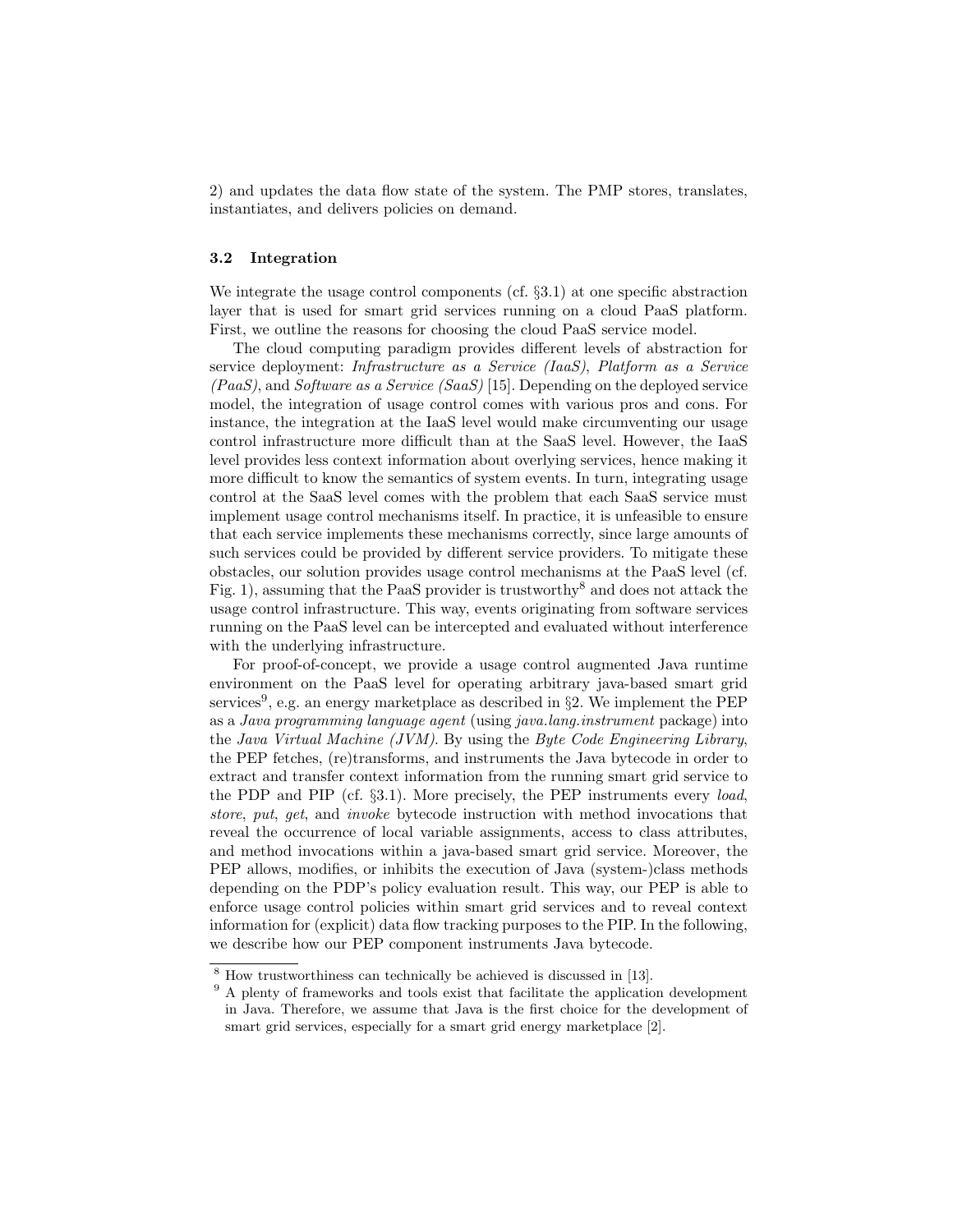To illustrate our approach, we consider the Java example code in Listing 1.1 that is deployed within the energy marketplace (cf.  $\S1$ ) for transmitting smart meter data; we assume that the implementations of  $readMr()$  and  $sendData()$ use Java system-classes in order to read data from the local file system and to send data via the network, respectively.

```
1 int meter_reading, b;<br>2 meter reading = readM:
2 meter_reading = readMr();<br>3 b = meter reading:
3 b = meter_reading;<br>4 sendData(b):
   sendData(b):
    Listing 1.1. Java source: send meter
    readings.
                                                       0: invokestatic #16..
                                                                 \ldots // Method readMr: () I
                                                       3: istore_1
                                                       4: iload_1
                                                       5: istore_2
                                                       6: iload_2
                                                       7: invokestatic #20..
                                                               \ldots // Method send Data: (I) V
                                                          Listing 1.2. Bytecode of Listing 1.1.
```
An attacker may misuse the code in Listing 1.1 to transfer not permitted copies of meter readings to remote systems that are under his control (cf. attack scenario in  $\S$ 1). In order to thwart such attacks, the PEP must enforce the (highlevel) usage control policy "do not distribute my meter readings" (P1) in Listing 1.1; "distribute" means the transmission of meter readings via the network. For this reason, P1 is translated into a technical, machine-readable representation  $(P2)$  by using policy derivation mechanisms as described in  $[14]^{10}$ . Listing 1.3 depicts an excerpt of P2 for the Java abstraction layer. The policy specifies that each method invocation of  $sendData()$  (line 5) must be inhibited (line 10) if the method parameter sendData.b (line 6) contains meter readings from the file system directory /meter\_readings (line 7).

```
1 < preventiveMechanism name =" DoNotDistributeMeterReadings " >
 2 <id>no_distribution</id><br>3 <trigger action="MethodI
        3 < trigger action =" MethodInvoked " isTry =" true " >
 ------<br>4 < paramMatch name="MethodName" value="sendData"/><br>5 < snaramMatch name="ParamName" value="sendData h"/
           5 < paramMatch name =" ParamName " value = " sendData .b"/ >
 6 < paramMatch name =" ParamValue " value ="/ meter_readings " / >
 7 </trigger><br>8 <condition:
 8 < condition > < true / > </ condition >
9 < action> <inhibit/> </action><br>10 </nreventiveMechanism>
     10 </ preventiveMechanism >
```
Listing 1.3. Example policy: Do not distribute my meter readings.

To enforce policy P2, the PEP instruments every iload, istore and invokestatic bytecode instruction of Listing 1.2 with PEP-method invocations (cf. Listing 1.4) that reveal local variable assignments and method invocations within this code snippet. For instance, the instrumentation in lines  $\{0,2,3\}$  in Listing 1.4 invokes the method PEP.beforeMethodInvoked() (line 3) with two parameters that are pushed on the stack in lines {0,2} (these parameters being the string "readMr" and the integer "0"). These instructions reveal the information that the method readMr() is going to be executed. Method readMr() will then read a meter reading from the file system and push the result on the Java stack. Moreover, within

 $10$  To achieve all-pervasive usage control it is necessary to translate and enforce highlevel usage requirements at all abstraction layers.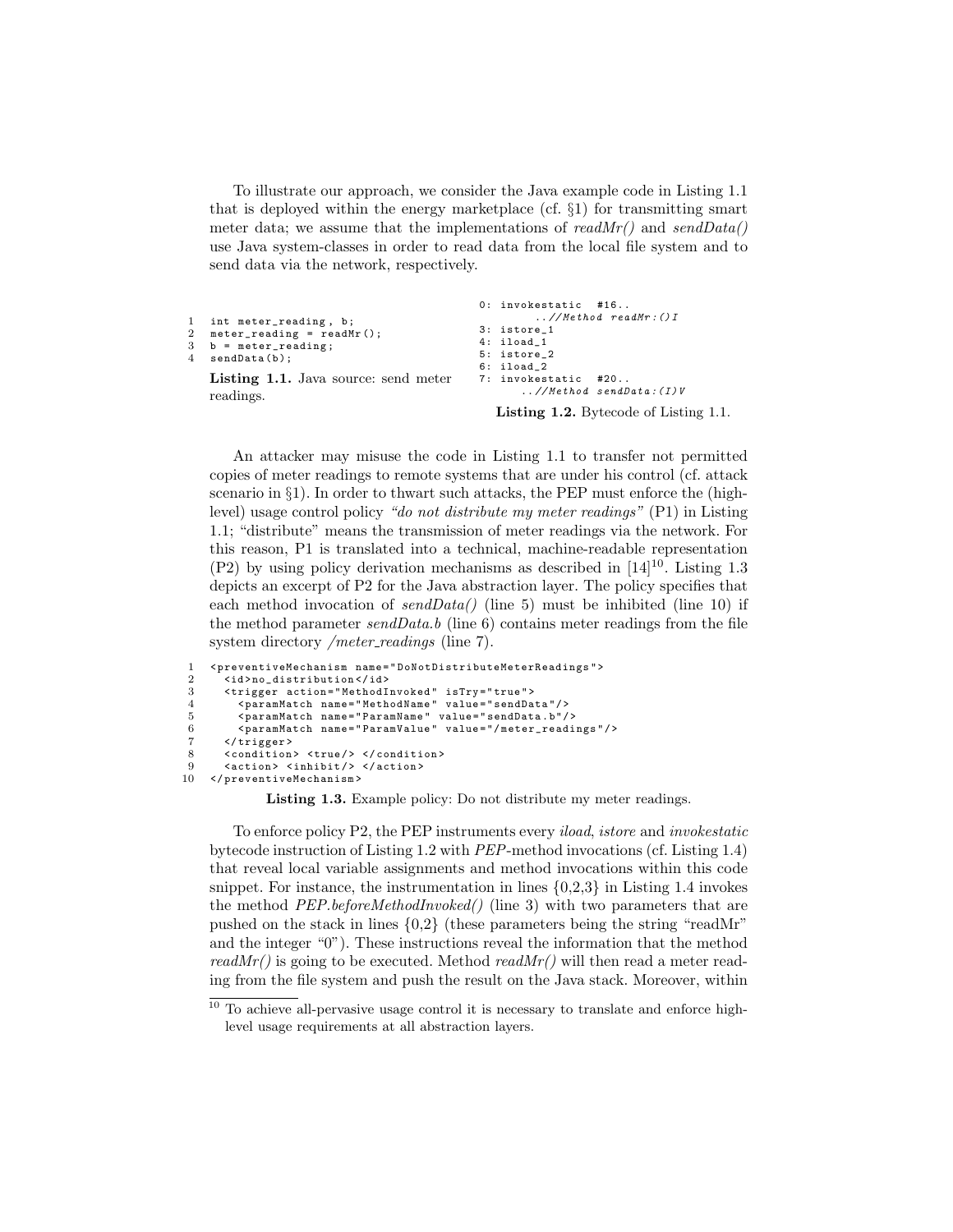PEP.beforeMethodInvoked() the PEP requests a decision from the PDP (line 3) whether the execution of  $readMr()$  is allowed or  $PEP.beforeMethod Invoked()$ and returns true or false accordingly. Depending on this return value, the *ifeq*instruction<sup>11</sup> (line 6) branches the program flow to line 15 (top stack value equals false) or executes the next instruction in line 9 (top stack value equals true). This way,  $readMr()$  is either bypassed or executed. In case of bypassing, the instruction in line 16 pushes the method's default return value onto the stack; the default return value depends on the method's return data type. In addition, the instrumentation in lines {18,20} signals that the instruction in line 23 stores the return value of  $readMr()$  in variable meter\_reading (cf. line 2 in Listing 1.1).

```
0: 1dc #101 // String / readMr/p:1
2: iconst_0<br>3: invokestatic
                     #47 // Method PEP. beforeMethodInvoked: (Ljava/lang/String; I ) Z<br>15
6: ifeq 15<br>9: invokestatic #16
9: invokestatic #16 // Method read Mr: () I<br>12: goto 17
12: goto
15: nop
16: iconst_0
17: nop
18: 1dc #103 // String / main / meter_reading /1<br>20: invokestatic #40 // Method PEP.storeVar: (Ljava/l
                      #40 // Method PEP.storeVar: (Ljava/lang/String;) V
23: istore_1
24: ldc #103 // String / main / meter_reading /1<br>26: invokestatic #37 // Method PEP.loadVar: (Ljava/la
                      #37 // Method PEP. loadVar: (Ljava/lang/String;) V
29: iload_1
30: 1dc #105 // String / main / b /2<br>32: invokestatic #40 // Method PEP.store
                      #40 // Method PEP.storeVar: (Ljava/lang/String;) V
35: istore_2
                      #105 // String / main / b / 2
38: invokestatic #37 // Method PEP. loadVar: (Ljava/lang/String;) V
41: iload_2
42: 1dc #107 // String / sendData/b:2
44: iconst_0<br>45: invokestatic
                      #47 // Method PEP. beforeMethod Invoke: (Ljava/lang/String; I) Z
48: ifeq 57
51: invokestatic #20 //Method sendData: (I) V
54: goto 59
57: nop
...
```
#### Listing 1.4. Instrumented bytecode of Listing 1.2

Instructions in lines  $\{24,26\}$  and  $\{30,32\}$  in Listing 1.4 reveal the information that data (here meter readings) are read from variable meter reading (line 29) and are written into variable  $b$  (line 35); that corresponds to the variable assignment in line 3 in Listing 1.1. Finally, the instructions in  $\{42,44,45,48\}$  evaluate if the execution of method  $sendData()$  in line 51 is allowed or not; these instructions are analogous to the instrumentation in lines {0,2,3,6}. However, in this case the PDP's decision will evaluate to inhibit, as policy P2 forbids distribution of meter readings using method  $sendData()$ . More precisely, the method PEP.beforeMethodInvoked (line 45) receives an inhibit from the PDP and will therefore return false. The subsequent ifeq-instruction in line 48 succeeds and the program flow continues at line 57. This way, it is possible to enforce policy

 $11$  The *ifeq* bytecode pops the top stack frame value and compares it with zero. If the values are equal, the program flow continues at the specified offset; otherwise the bytecode instructions following ifeq are executed.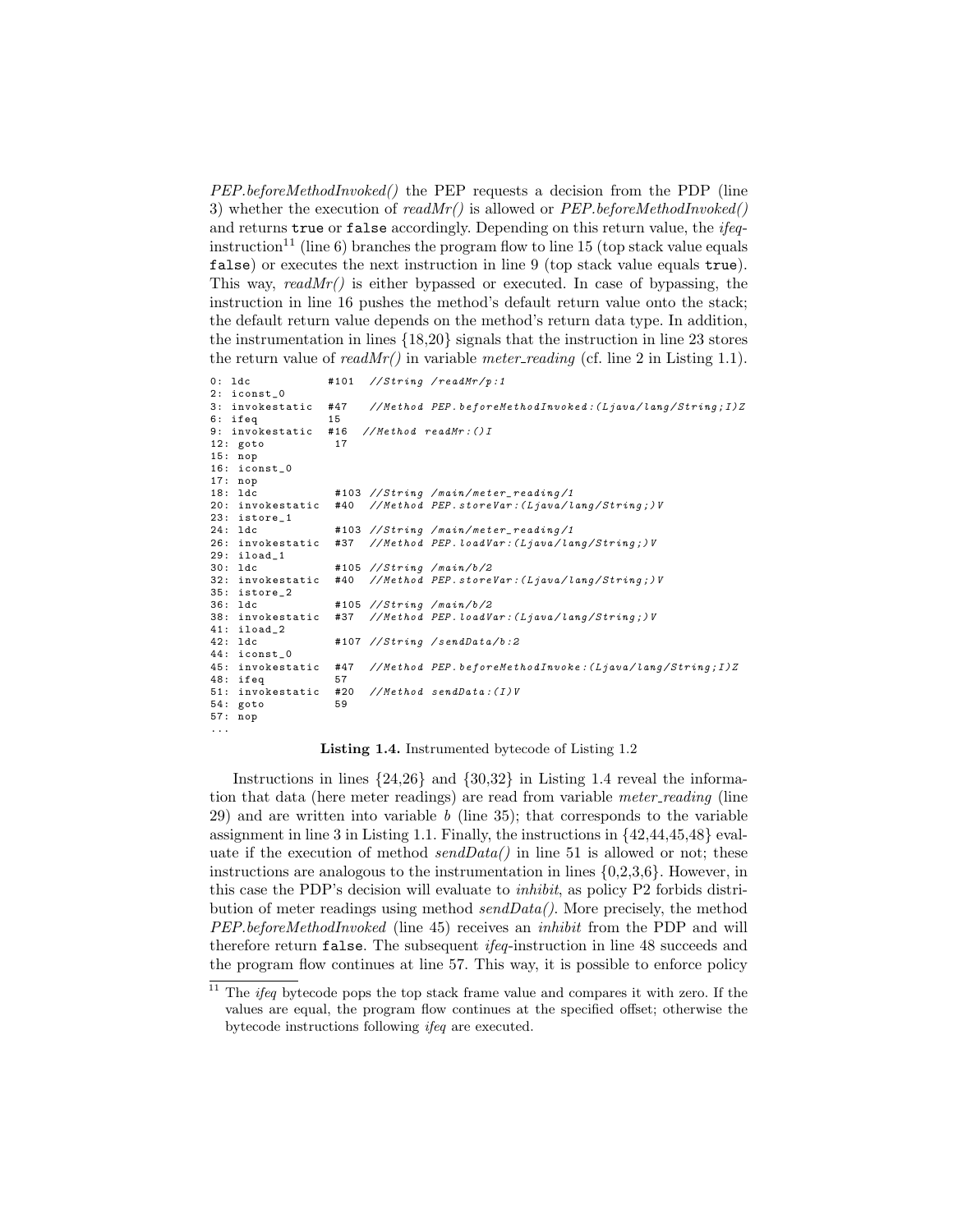P2 and to track the (explicit) data flow in Listing 1.1 from method readMr(), via the variable assignment in line 3, and finally to method invocation sendData().

In contrast to the PEP, the remaining components of our usage control infrastructure (PDP, PMP, and PIP) are independent of the abstraction layer and can be plugged to PEPs operating at arbitrary layers. For instance, to provide a usage controlled Python runtime environment, a python-specific PEP and data flow tracking mechanism must be implemented.

### 4 Security analysis

First of all, well-known cloud computing security issues apply to our cloudbased solution. These issues have been studied extensively before [26]. Hence, the following refers to the attack scenario in  $\S1$  and exposes some weaknesses and limitations of our usage control infrastructure and implementation.

Policy modification: An attacker could compromise the PMP and illicitly modify policies in order to reveal smart grid data, e.g. a modification from "do not distribute my meter readings" to "permit distribution of my meter readings". This way, desired information are released although the usage control infrastructure works correctly. To thwart such an attack, policies must be protected using digital signatures.

Integrity of usage control infrastructure: Our assumption of a trustworthy PaaS provider is not always reasonable. Hence, PaaS providers might compromise the integrity of the usage control infrastructure. For instance, a PaaS system administrator can exchange system or usage control components with compromised versions in order to circumvent usage control mechanisms. A possible countermeasure is the usage of Trusted Computing (TC) technology in order to generate cryptographic hash keys that ensure system integrity. Moreover, TC in combination with remote attestation facilitates the detection of changes on (remote) systems. This way, it is possible to send sensitive data only if the (remote) system can attest that it runs a valid usage control installation [13].

Data protection boundaries: A limitation of our data protection mechanism is that it is only capable of enforcing policies within the PaaS level. Once smart meter data leaves the controlled system boundaries, the infrastructure must ensure that either the receiving site (be it another system or another system layer) is also capable of enforcing usage control policies or that sensitive data are not released at all. In order to allow distributed policy enforcement, a distributed usage control infrastructure as described in [11, 12] must be incorporated.

Implementation concern: A non neglectable concern is the Java Native Interface (JNI). An attacker might circumvent our usage control infrastructure by providing his own classes that perform JNI calls in order to realize similar or the same functionality as the Java system-classes. For instance, if a usage control policy inhibits the invocation of the system-class method  $DatagramSocket.send(),$ an attacker might provide an own class, e.g.  $MyDatagramSocket$ , that performs JNI calls in order to enable UDP communication. A possible countermeasure is to make use of cross-layer data flow tracking mechanisms [22] in order to track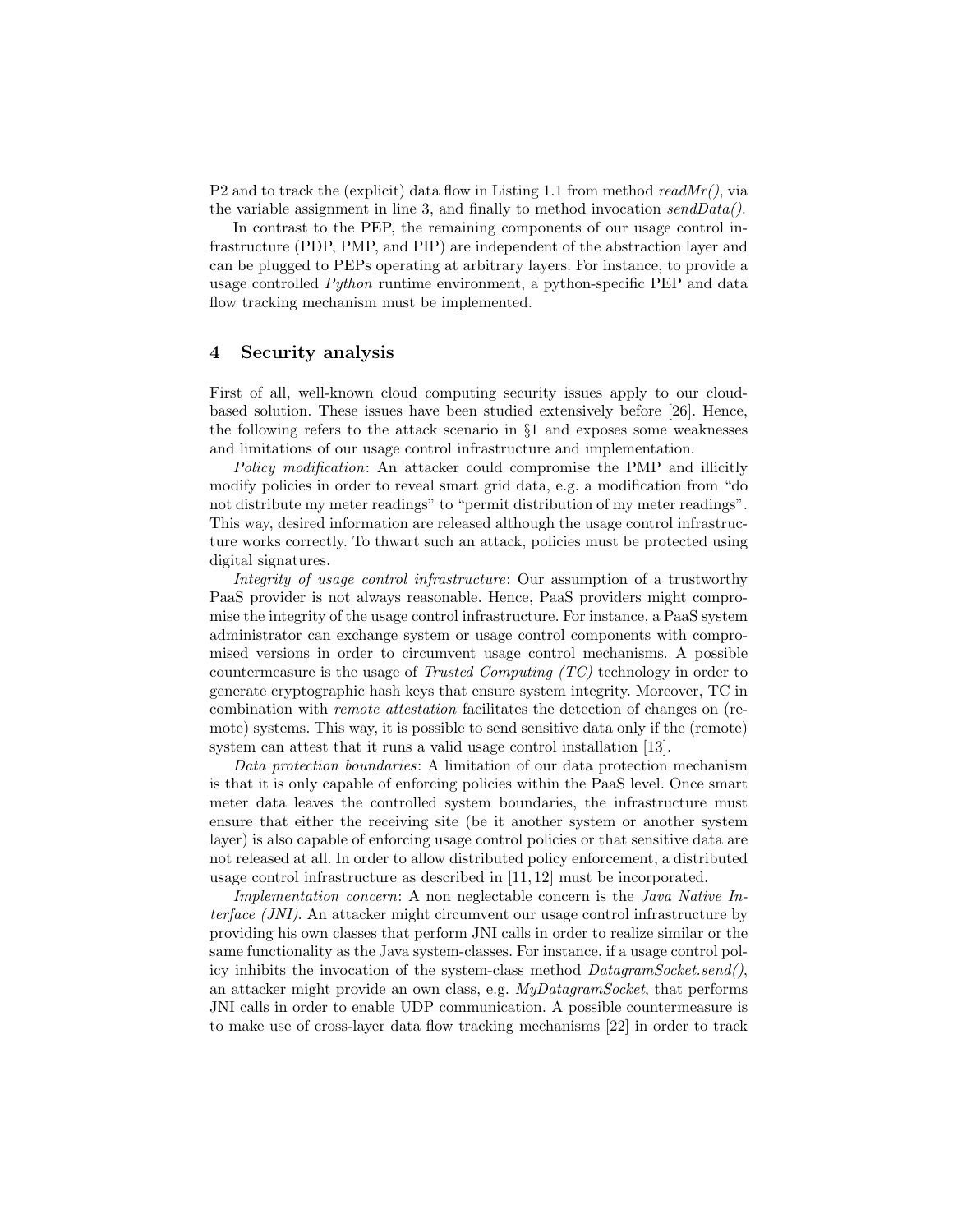the data flow via Java JNI calls to underlying abstraction layers, e.g. the operating system layer. Usage requirements can then be enforced on these underlying layers.

# 5 Related Work

Smart grid vulnerabilities as well as security and privacy issues have been exposed extensively both from legal [6, 8] and technical [4, 5] perspectives. Yet, concerns regarding the abuse of smart grid metering data persist, since meter readings can provide inferences of users' behavior.

[7] suggests to send low-frequency metering data (collected over a longer period, e.g. over several weeks) to the utility company directly, whereas highfrequency metering data must be anonymized beforehand by an escrow service.

[10] assumes that future smart homes will contain both energy generation and storage devices (e.g. batteries). On this basis the authors propose an algorithm for maintaining a constant meter load by discharging or recharging the battery, hence hiding information about users' behaviour.

The authors of [16] present an approach of extracting usage patterns from smart meter data. Also, they propose a privacy-enhanced smart meter architecture and describe a zero-knowledge protocol for billing issues.

[24] presents a cloud computing model for managing smart grid real-time data streams. The authors propose to protect privacy by data aggregation.

[1] presents a privacy-preserving model based on aggregation and encryption mechanisms. The proposed model adds noise and encrypts smart meter readings before they are released, thus providing differential privacy with low error. However, such errors are not acceptable for billing purposes.

In contrast to these works, our approach is not primarily based on data obfuscation and data encryption. Instead, we aim at controlling the usage of data within defined system boundaries by enforcing user defined data usage policies. Our infrastructure ensures that malicious software running within these system boundaries complies with these policies.

# 6 Conclusion and future work

With the advent of the smart grid a plenty of energy prosumers' privacy concerns arise because research has shown that it is possible to deduce private details of residents's lifestyle from (fine-grained) meter readings [16], especially when those are released to (cloud-based) thrid-party smart grid services. To mitigate this concern, we have introduced a new data protection mechanism for cloud-enabled smart grid services by deploying usage control concepts and mechanisms for the cloud PaaS model. We have described the usage control components, their functionalities, and their integration with smart grid services. Additionally, our approach is motivated by taking an energy marketplace as a smart grid service example. Our usage control mechanisms allow users to control the usage of their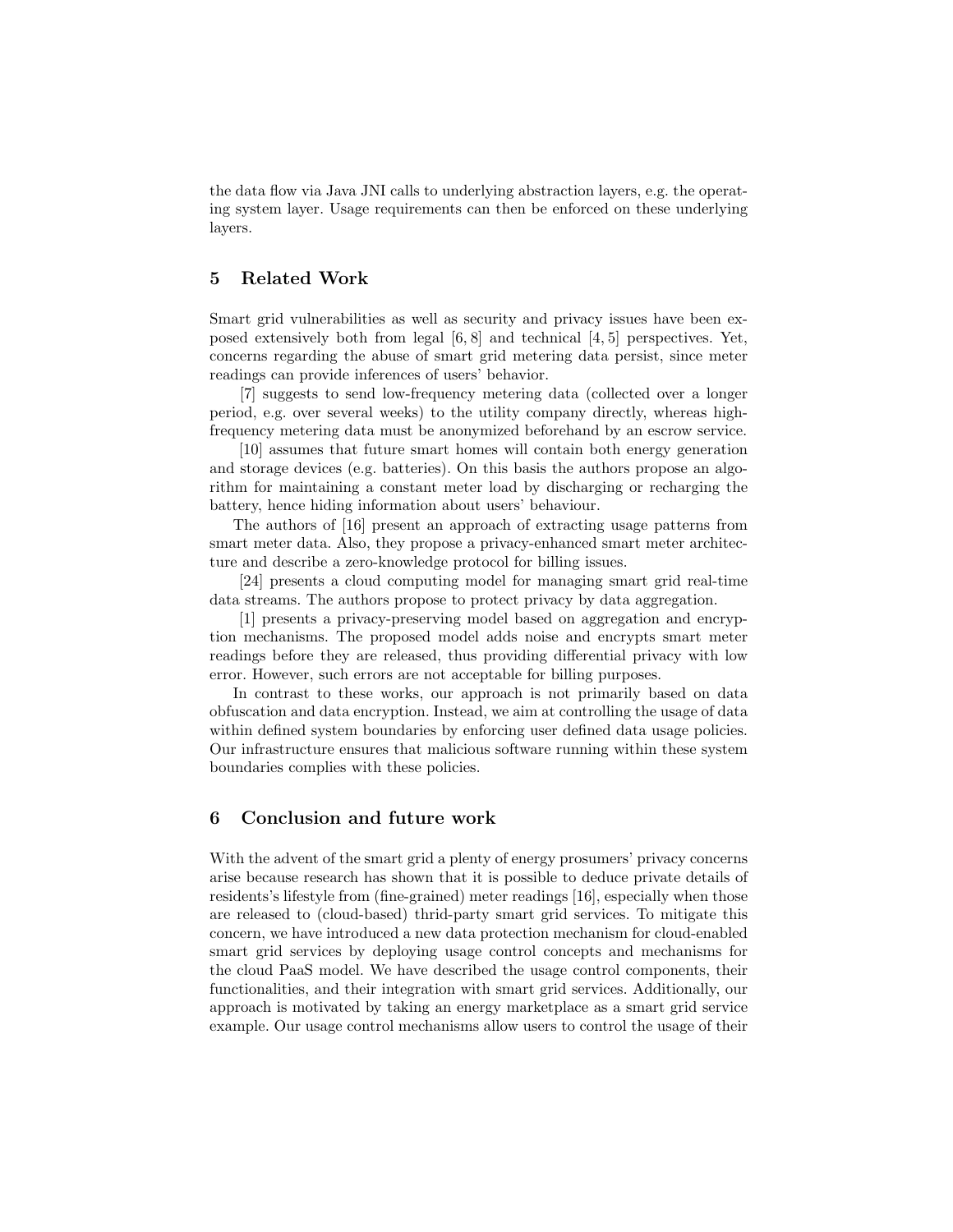sensitive data, particularly smart meter readings, once they have been given to smart grid services. As proof of concept we show how these mechanisms can be provided at the cloud PaaS level using a Java runtime environment.

Our integration of usage control is based on the assumption of a trustworthy PaaS provider. As this assumption is not always reasonable because a malicious PaaS provider might circumvent our usage control mechanism, it is necessary to introduce usage control for all data abstraction layers within the PaaS provider. At the moment, usage control implementations exists for different data abstraction layers, e.g. for the operating system (Windows, OpenBSD, Android, ChromeOS) or the browser (Firefox) layer.

In terms of future work, it is not entirely clear how policy derivation mechanisms must deal with the heterogeneity and dynamics of software systems when translating high-level usage requirements into low-level technical requirements (cf. [14]). Furthermore, it is not clear how to solve the problem of overapproximation. For instance, once smart meter data are involved into a price-calculation, the result of this calculation will be usage controlled as well, because it is not obvious if and how much information of smart meter data are included in the output. In a worst case this approach leads to an unusable system after some time. We are currently working on appropriate declassification mechanisms. Finally, further open questions are: how guarantees can be measured, how the usage control infrastructure can be secured, and how the existence of usage control mechanisms can be ensured.

# References

- 1. Acs, G., Castelluccia, C.: I Have a DREAM! (DiffeRentially privatE smArt Meter- ´ ing). In: Information Hiding, vol. 6958. Springer Berlin / Heidelberg (2011)
- 2. BMWi, T.C.: PeerEnergyCloud, http://www.peerenergycloud.de/
- 3. BMWi, E-Energy: eTelligence Project, http://www.etelligence.de
- 4. Cavoukian, A., Polonetsky, J., Wolf, C.: SmartPrivacy for the Smart Grid: embedding privacy into the design of electricity conservation. Identity in the Information Society 3, 275–294 (2010)
- 5. Clements, S., Kirkham, H.: Cyber-security considerations for the smart grid. In: Power and Energy Society General Meeting, 2010 IEEE. pp. 1–5 (Jul 2010)
- 6. Eckert, C., Krauß, C.: Sicherheit im Smart Grid Herausforderungen und Handlungsempfehlungen. Datenschutz und Datensicherheit - DuD 35, 535–541 (2011)
- 7. Efthymiou, C., Kalogridis, G.: Smart Grid Privacy via Anonymization of Smart Metering Data. In: 1st IEEE Intl. Conf. on Smart Grid Communications (Oct 2010)
- 8. Farhangi, H.: The path of the smart grid. Power and Energy Magazine, IEEE 8(1), 18–28 (Jan 2010)
- 9. Gong, C., Liu, J., Zhang, Q., Chen, H., Gong, Z.: The Characteristics of Cloud Computing. In: 39th Intl. Conf. on Parallel Processing Workshops (Sep 2010)
- 10. Kalogridis, G., Efthymiou, C., Denic, S., Lewis, T., Cepeda, R.: Privacy for Smart Meters: Towards Undetectable Appliance Load Signatures. In: First IEEE International Conference on Smart Grid Communications. pp. 232–237 (Oct 2010)
- 11. Kelbert, F., Pretschner, A.: Towards a Policy Enforcement Infrastructure for Distributed Usage Control. In: Proc. 17th ACM Symp. on Access Control Models and Technologies (Jun 2012)